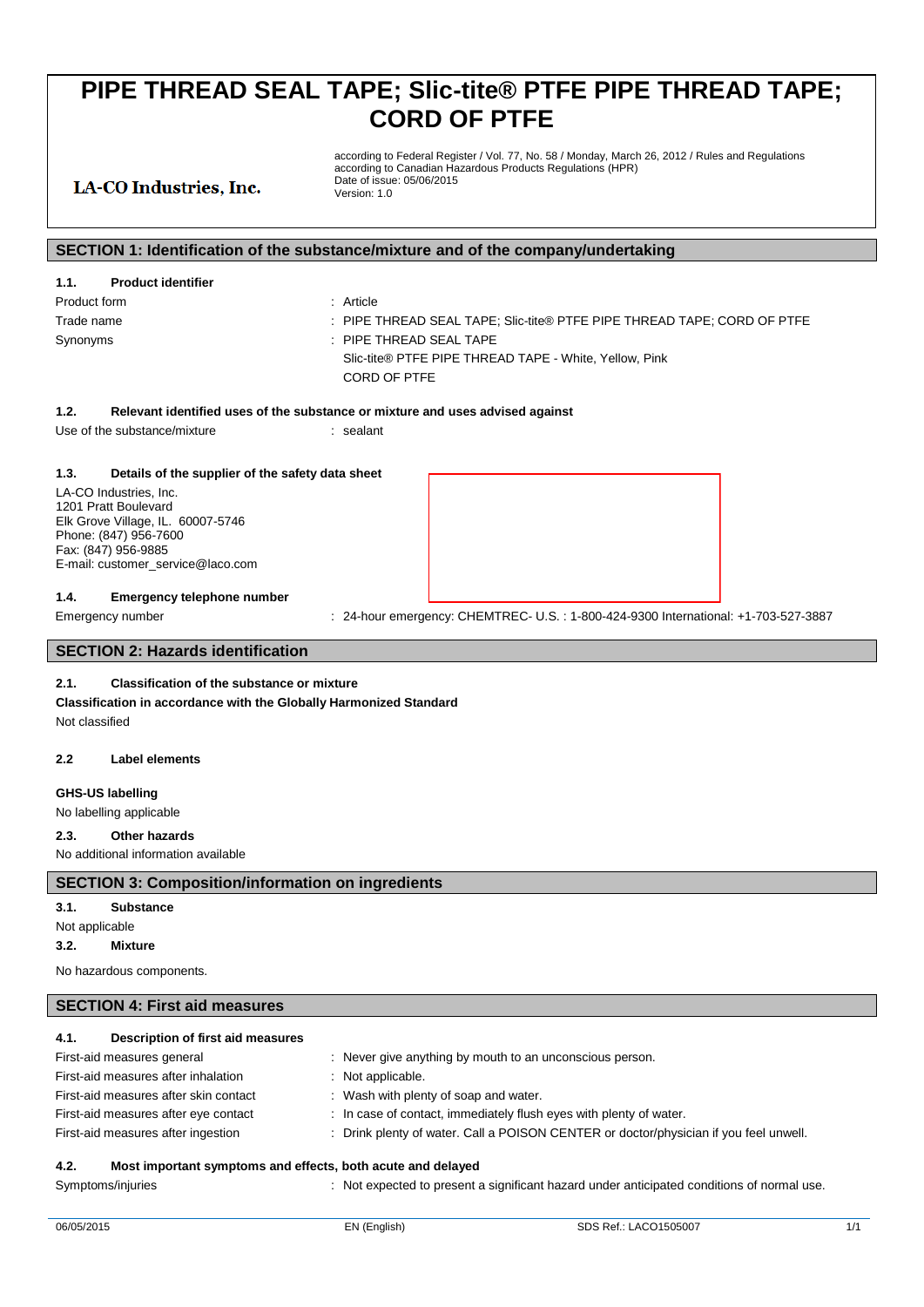## Safety Data Sheet

according to Federal Register / Vol. 77, No. 58 / Monday, March 26, 2012 / Rules and Regulations according to Canadian Hazardous Products Regulations (HPR)

## **4.3. Indication of any immediate medical attention and special treatment needed**

Treat symptomatically.

|                             | <b>SECTION 5: Firefighting measures</b>                                                               |                                                                                                                                          |  |
|-----------------------------|-------------------------------------------------------------------------------------------------------|------------------------------------------------------------------------------------------------------------------------------------------|--|
|                             |                                                                                                       |                                                                                                                                          |  |
| 5.1.                        | <b>Extinguishing media</b>                                                                            |                                                                                                                                          |  |
|                             | Suitable extinguishing media                                                                          | : AFFF. Dry chemical. Carbon dioxide.                                                                                                    |  |
|                             | Unsuitable extinguishing media                                                                        | : None known.                                                                                                                            |  |
| 5.2.                        | Special hazards arising from the substance or mixture                                                 |                                                                                                                                          |  |
| Fire hazard                 |                                                                                                       | : Burning produces irritating, toxic and noxious fumes.                                                                                  |  |
| Reactivity                  |                                                                                                       | : No dangerous reactions known.                                                                                                          |  |
| 5.3.                        | <b>Advice for firefighters</b>                                                                        |                                                                                                                                          |  |
| Firefighting instructions   |                                                                                                       | : Cool adjacent structures and containers with water spray to protect and prevent ignition.                                              |  |
|                             | Protection during firefighting                                                                        | Do not enter fire area without proper protective equipment, including respiratory protection. Use<br>self-contained breathing apparatus. |  |
|                             | <b>SECTION 6: Accidental release measures</b>                                                         |                                                                                                                                          |  |
|                             |                                                                                                       |                                                                                                                                          |  |
| 6.1.                        |                                                                                                       | Personal precautions, protective equipment and emergency procedures                                                                      |  |
| General measures            |                                                                                                       | : Avoid contact with skin and eyes.                                                                                                      |  |
| 6.1.1.                      | For non-emergency personnel                                                                           |                                                                                                                                          |  |
| <b>Emergency procedures</b> |                                                                                                       | : Evacuate unnecessary personnel.                                                                                                        |  |
|                             |                                                                                                       |                                                                                                                                          |  |
| 6.1.2.                      | For emergency responders                                                                              |                                                                                                                                          |  |
| Emergency procedures        |                                                                                                       | : Ventilate area.                                                                                                                        |  |
| 6.2.                        | <b>Environmental precautions</b>                                                                      |                                                                                                                                          |  |
|                             | Avoid release to the environment.                                                                     |                                                                                                                                          |  |
| 6.3.                        | Methods and material for containment and cleaning up                                                  |                                                                                                                                          |  |
| For containment             |                                                                                                       | : Sweep or shovel into suitable containers.                                                                                              |  |
| Methods for cleaning up     |                                                                                                       | Recover the product mechanically.                                                                                                        |  |
|                             |                                                                                                       |                                                                                                                                          |  |
| 6.4.                        | <b>Reference to other sections</b>                                                                    |                                                                                                                                          |  |
|                             | Section 13: disposal information. Section 7: safe handling. Section 8: personal protective equipment. |                                                                                                                                          |  |
|                             |                                                                                                       |                                                                                                                                          |  |

## **SECTION 7: Handling and storage**

#### **7.1. Precautions for safe handling**

| Hygiene measures                                                     | : Handle in accordance with good industrial hygiene and safety procedures. |  |  |
|----------------------------------------------------------------------|----------------------------------------------------------------------------|--|--|
| Conditions for safe storage, including any incompatibilities<br>7.2. |                                                                            |  |  |
| Storage conditions                                                   | : Do not store near food, foodstuffs, drugs, or potable water supplies.    |  |  |
| Storage temperature                                                  | $: -53.89 - 371.1$ °C                                                      |  |  |
| Heat and ignition sources                                            | : Keep away from heat, sparks and flame.                                   |  |  |
| Storage area                                                         | : Store in dry, cool, well-ventilated area.                                |  |  |

## **7.3. Specific end use(s)**

sealant.

|             | <b>SECTION 8: Exposure controls/personal protection</b>               |  |                |  |
|-------------|-----------------------------------------------------------------------|--|----------------|--|
|             | 8.1.<br><b>Control parameters</b>                                     |  |                |  |
|             | PIPE THREAD SEAL TAPE; Slic-tite® PTFE PIPE THREAD TAPE; CORD OF PTFE |  |                |  |
|             | <b>ACGIH</b>                                                          |  | Not applicable |  |
| <b>OSHA</b> |                                                                       |  | Not applicable |  |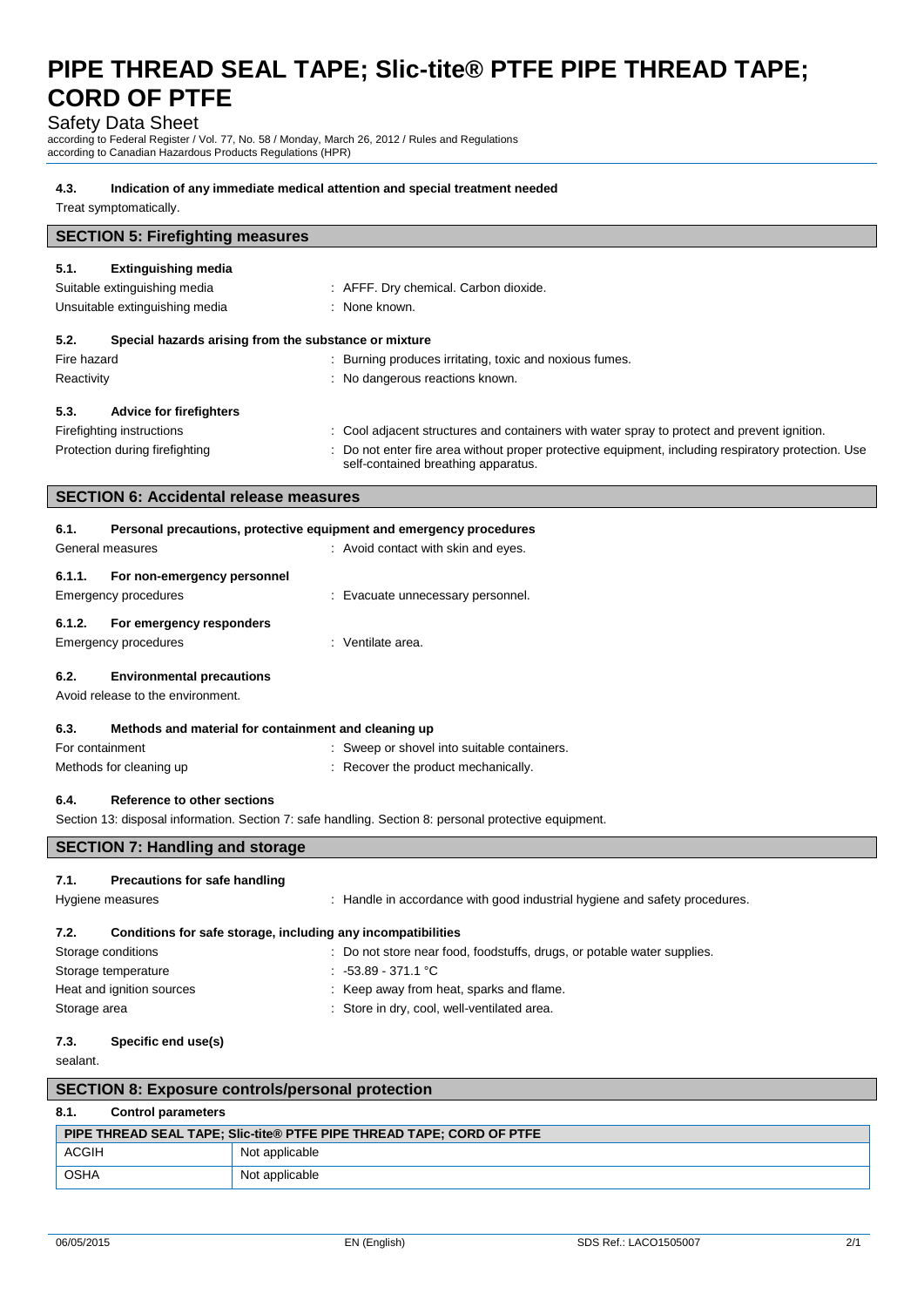Safety Data Sheet

according to Federal Register / Vol. 77, No. 58 / Monday, March 26, 2012 / Rules and Regulations according to Canadian Hazardous Products Regulations (HPR)

| <b>Exposure controls</b><br>8.2. |                                                                                                                           |
|----------------------------------|---------------------------------------------------------------------------------------------------------------------------|
| Appropriate engineering controls | : Ensure good ventilation of the work station.                                                                            |
| Personal protective equipment    | : Avoid all unnecessary exposure.                                                                                         |
| Hand protection                  | : None under normal use.                                                                                                  |
| Eye protection                   | : None under normal use.                                                                                                  |
| Respiratory protection           | : No special respiratory protection equipment is recommended under normal conditions of use<br>with adequate ventilation. |

## **SECTION 9: Physical and chemical properties**

## **9.1. Information on basic physical and chemical properties**

| Physical state              |                                             | ÷. | Solid               |
|-----------------------------|---------------------------------------------|----|---------------------|
| Colour                      |                                             |    | Variable.           |
| Odour                       |                                             |    | odourless.          |
| Odour threshold             |                                             |    | No data available   |
| pH                          |                                             |    | No data available   |
|                             | Relative evaporation rate (butyl acetate=1) |    | No data available   |
| Melting point               |                                             |    | No data available   |
| Freezing point              |                                             |    | No data available   |
| Boiling point               |                                             |    | No data available   |
| Flash point                 |                                             |    | No data available   |
|                             | Auto-ignition temperature                   |    | No data available   |
|                             | Decomposition temperature                   |    | No data available   |
|                             | Flammability (solid, gas)                   |    | No data available   |
| Vapour pressure             |                                             |    | No data available   |
|                             | Relative vapour density at 20 °C            |    | No data available   |
| Relative density            |                                             |    | No data available   |
| Solubility                  |                                             |    | insoluble in water. |
| Log Pow                     |                                             |    | No data available   |
| Log Kow                     |                                             |    | No data available   |
| Viscosity, kinematic        |                                             |    | No data available   |
| Viscosity, dynamic          |                                             |    | No data available   |
| <b>Explosive properties</b> |                                             |    | No data available   |
| Oxidising properties        |                                             |    | No data available   |
| <b>Explosive limits</b>     |                                             |    | No data available   |
| 9.2.                        | Other information                           |    |                     |

VOC content : 0 °C

## **SECTION 10: Stability and reactivity**

## **10.1. Reactivity**

No dangerous reactions known.

## **10.2. Chemical stability**

Stable under normal conditions.

## **10.3. Possibility of hazardous reactions**

Hazardous polymerization will not occur.

**10.4. Conditions to avoid** Heat.

## **10.5. Incompatible materials**

None known.

## **10.6. Hazardous decomposition products**

Burning produces irritating, toxic and noxious fumes.

## **SECTION 11: Toxicological information**

## **11.1. Information on toxicological effects**

**Acute toxicity** : Not classified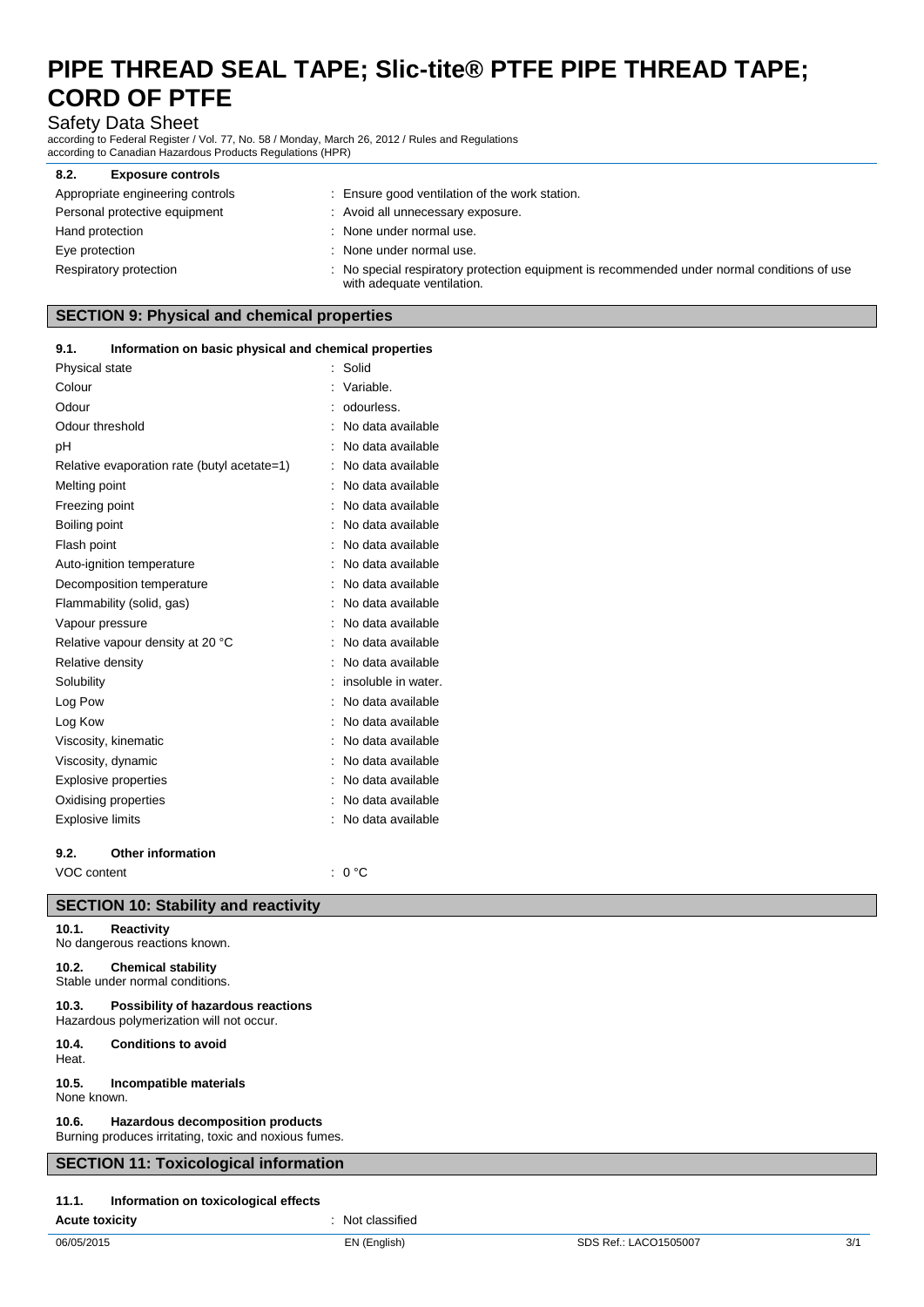## Safety Data Sheet

according to Federal Register / Vol. 77, No. 58 / Monday, March 26, 2012 / Rules and Regulations according to Canadian Hazardous Products Regulations (HPR)

| <b>Skin corrosion/irritation</b>                      | : Not classified            |
|-------------------------------------------------------|-----------------------------|
| Serious eye damage/irritation                         | $\therefore$ Not classified |
| Respiratory or skin sensitisation                     | : Not classified            |
| Germ cell mutagenicity                                | : Not classified            |
| Carcinogenicity                                       | : Not classified            |
| <b>Reproductive toxicity</b>                          | : Not classified            |
| Specific target organ toxicity (single<br>exposure)   | : Not classified            |
| Specific target organ toxicity (repeated<br>exposure) | : Not classified            |
| <b>Aspiration hazard</b>                              | $\therefore$ Not classified |
| Potential adverse human health effects and symptoms   |                             |
| Likely routes of exposure                             | : Skin and eye contact      |

|  | <b>SECTION 12: Ecological information</b> |  |
|--|-------------------------------------------|--|
|  |                                           |  |

**12.1 Toxicity**

No additional information available

## **12.2. Persistence and degradability**

No additional information available

#### **12.3. Bioaccumulative potential**

No additional information available

## **12.4. Mobility in soil**

No additional information available

## **12.5. Other adverse effects**

No additional information available

## **SECTION 13: Disposal considerations**

### **13.1 Waste treatment methods**

## Sewage disposal recommendations : Do not dispose of waste into sewer. Waste disposal recommendations : Dispose in a safe manner in accordance with local/national regulations.

## **SECTION 14: Transport information**

In accordance with DOT and TDG Not considered a dangerous good for transport regulations Proper Shipping Name (ADR) : Not applicable

#### **Transport by sea**

No additional information available

### **Air transport**

No additional information available

## **SECTION 15: Regulatory information**

#### **15.1. US Federal regulations**

No additional information available

#### **15.2. International regulations**

#### **CANADA**

No additional information available

#### **EU-Regulations**

No additional information available